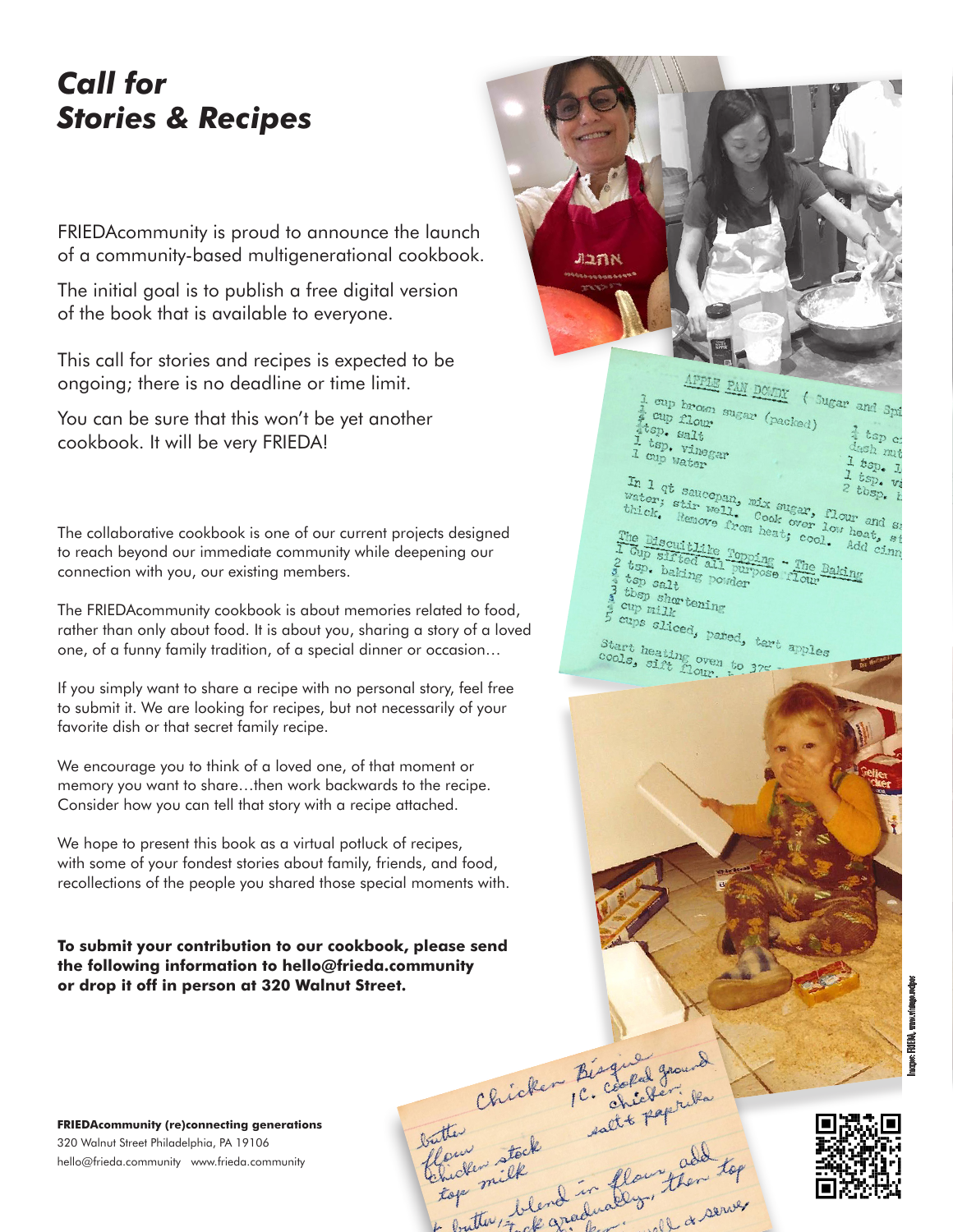## *Call for Stories & Recipes*

To submit your contribution to our cookbook, please send the following information to **hello@frieda.community** or drop it off in person at 320 Walnut Street.

- **1.** Name and Contact Information *(phone number and email)*
- **2.** All recipes are welcome list of ingredients, and step-by-step instructions
- **3.** Share a story if you can150-300 words. Please be specific., Tell us the story of the dish. Why should it be included in a project that aims to collect diverse and wide-ranging stories? Please try to focus on the people:, those you have made the dish for and their reactions, those who have brought the dish into your life, those you shared the dish with to create this fond memory. We want to know how to make the dish, but we also want to know more about you! Why did this dish in particular come to mind?
- **4.** Pictures help to tell the story too two or three numbered JPEG images.

We don't want necessarily photos of the dish. We do want photos that illuminate why this dish is special to you *(for example: the table where you ate, the market where you bought your ingredients, the family or person who taught you how to make it, the special person you shared the dish with…).*

Any submission FRIEDAcommunity receives is a gift. FRIEDAcommunity reserves the right not to use any submission. In the event that the cookbook is ever monetized in any way, all proceeds will be used by our non-profit to further community engagement and fulfill our mission of (re)connecting generations.

Additional Information

- **•** Submitters may be contacted to participate on a voluntary basis (optional) in an online or an in-person demonstration of the recipe for the benefit of FRIEDAcommunity. This could include a cooking demonstration at FRIEDA or at a "studio kitchen."
- **•** Submitters grant FRIEDAcommunity all rights to the material sent to FRIEDAcommunity, including all recipes, text, and photos. Such material may be reproduced in publications and communications for purposes including but not limited to, publicity related to the café, FRIEDAcommunity, and on FRIEDAcommunity's website. If you have any questions, please contact us at hello@frieda.community
- **•** Recipes cannot be un-submitted, taken down, or removed from the FRIEDAcommunity cookbook, except by FRIEDAcommunity.
- **•** FRIEDAcommunity may engage the work of outside partners to contribute to the creation of the cookbook, i.e., publishers, illustrators, artists, etc.
- **•** By submitting to FRIEDAcommunity, you give FRIEDAcommunity the license to organize, translate, and/or categorize your submission however they see fit.
- **•** By submitting, all ownership rights and irrevocable right and permission to use, copyright, publish, sell, distribute, and/or promote the material sent and received, are granted to FRIEDAcommunity for the sole use by and for the benefit of FRIEDAcommunity, a 501c3 organization, in support of and to further its mission of (re)connecting generations.